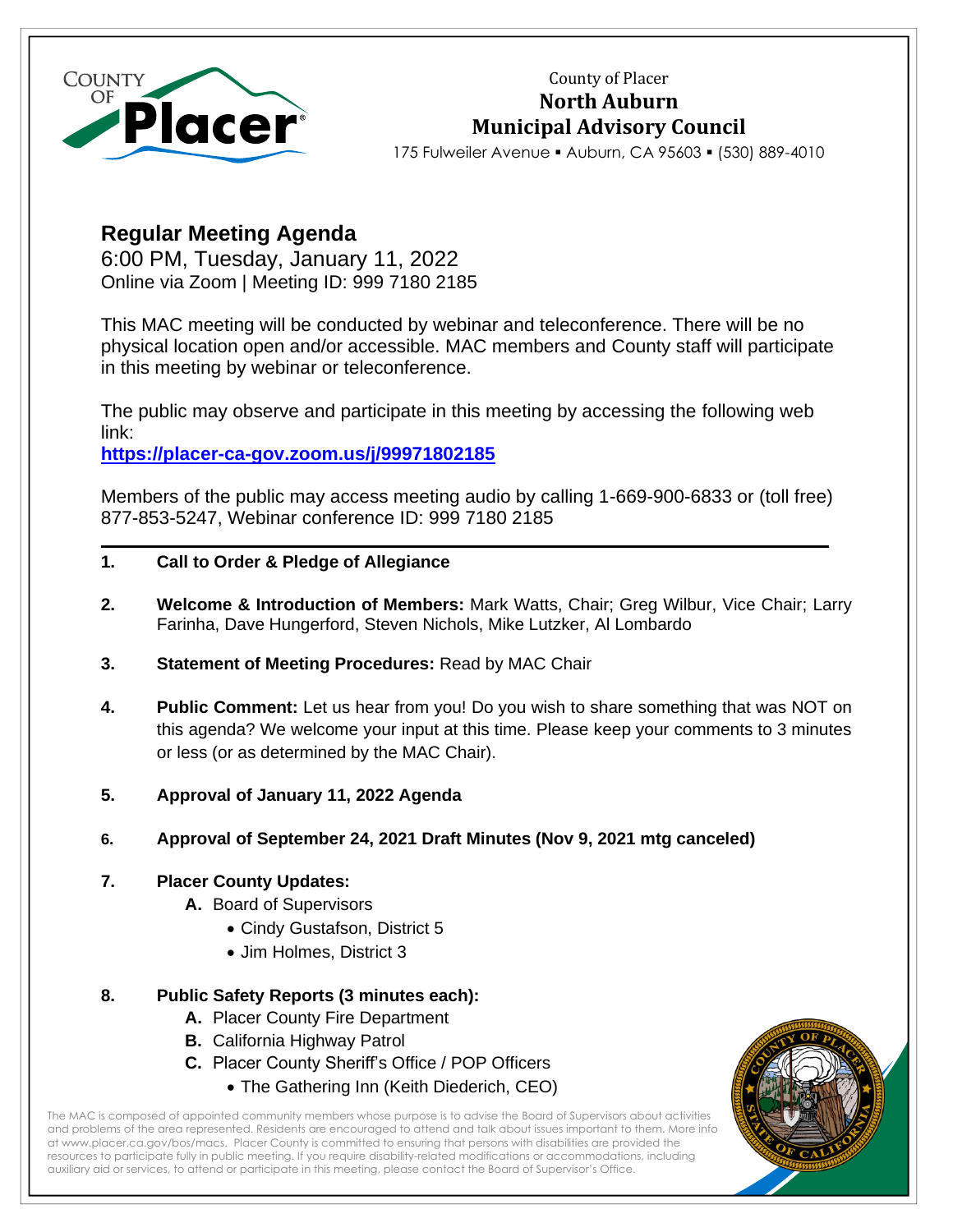North Auburn Municipal Advisory Council Regular Meeting Agenda (DRAFT) 6:00 PM, Tuesday, January 11, 2022 Page 2 of 3

# **9. North Auburn MAC Committee Reports:**

- **A.** Chair Report/Correspondence, Mark Watts
- **B.** Transportation Committee, Mark Watts

# **10. Action Item:**

# **A. North Auburn MAC Election of 2022 Chair and Vice Chair**

MAC members will select a new Chair and Vice Chair to lead monthly MAC discussions and may choose alternate representatives for MAC committees.

#### **B. North Auburn 2022 MAC Meeting Schedule**

Approve the draft meeting schedule for the North Auburn Municipal Advisory Council (MAC).

# **C. Emergency Shelter Conditional Use Permit Modification**

The Placer County Executive Office is requesting approval to extend the use of the emergency shelter located in Building 303A/B at 11442 E Avenue in Auburn for an additional five years. The existing use permit was approved by the Board of Supervisors on May 9, 2017 and authorized establishment of the emergency shelter for five years. The shelter is comprised of an approximately 16,137 square foot building and an outdoor courtyard totaling approximately 8,211 square feet. The Shelter provides services for up to 100 men and women and operates 24 hours per day, seven days per week. If approved, the Shelter would continue operations and provide services for homeless individuals for an additional five years until 2027. **Presenter: Kally Kedinger-Cecil, Planning Services Division**

# **11. Information Item:**

# **A. Auburn Area Recreation and Park District (ARD)**

The Auburn Recreation District is developing a 24-acre addition to their Regional Park in North Auburn with the help of a \$2.3 Million grant from the Proposition 68 Statewide Park Development and Community Revitalization Program. The project proposes the use of \$445,000 in Area #5 (North Auburn/Meadow Vista Area) Park Dedication Fees as grant matching funds toward development of the 24-acres. Input received from the MAC will be conveyed to the Parks Commission and Board of Supervisors.

**Presenters: Ted Rel, Placer County Parks and Open Space Department Kahl Muscott, Auburn Recreation District"**